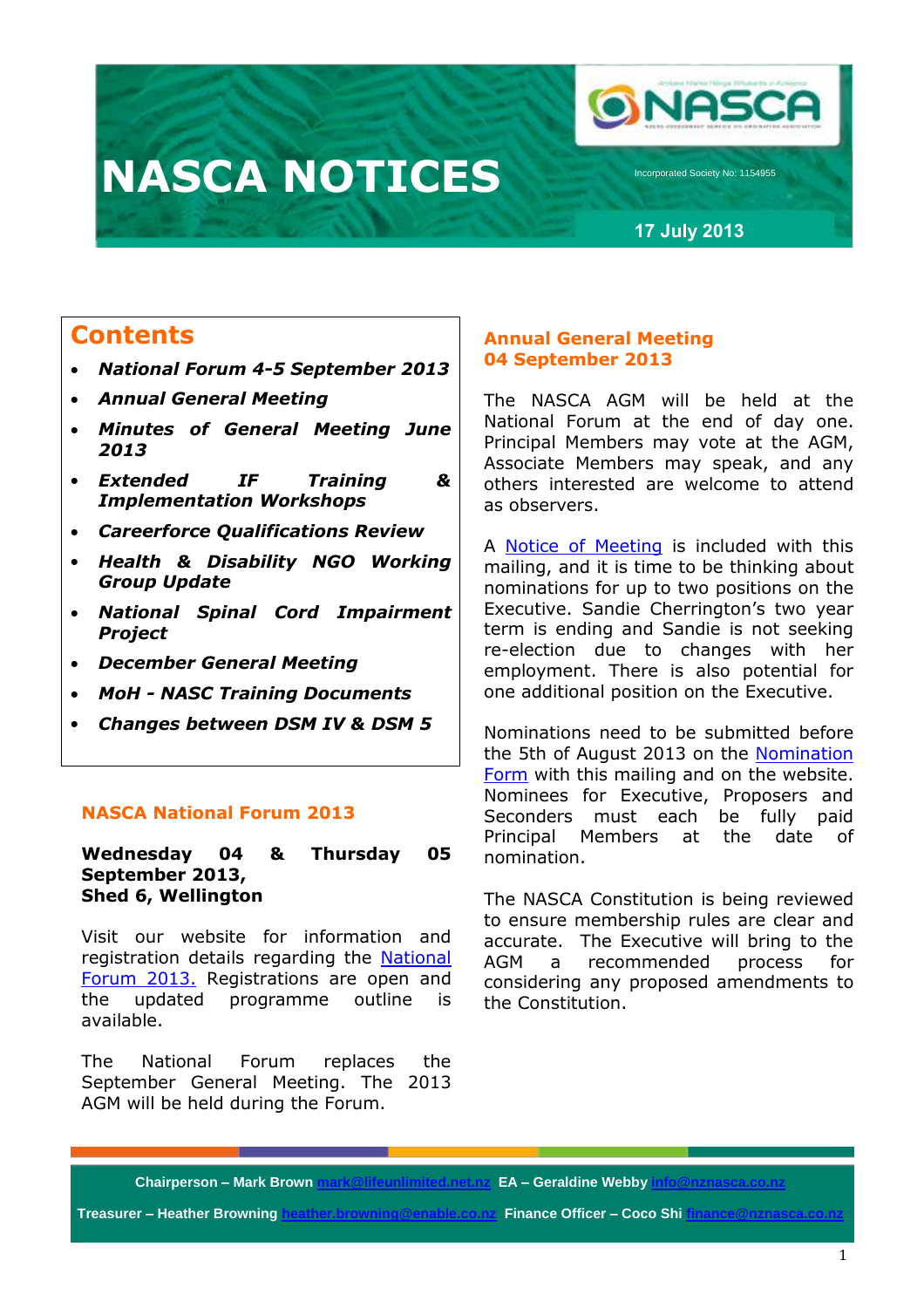

### **General Meeting June 2013 – Minutes and Survey Summary**

The **[Minutes](http://www.nznasca.co.nz/?wpdmdl=146)** from the June meeting are available on the website.

Thank you to all who completed the evaluation survey of this meeting. We thank you for your time and appreciate your feedback. The **Survey Summary** is also on the website.

The Executive will take note of the comments made in planning future meetings, and also make the following comments:

- There is great value in the breakout groups and this is a key part of the quarterly meetings. However we also think it is important for NASCA to not simply operate as three separate streams, and to do some of the hard work of building on common areas between the three service areas. There are times when there is value for all of us to be exposed to content from other streams of NASC, and from other providers and organisations which present a wider perspective.
- Further attention can be given to LTS-CHC if required by Members attending quarterly meetings - a specific breakout group can be arranged for people from this stream if requested.
- A question was raised regarding penalty interest paid to IRD. The Executive have fully briefed Members on this situation over the meetings since last

September. Briefly the explanation is that unfortunately the recognition that NASCA was obliged to pay tax for the 10/11 year came late, our payment was therefore late, and paying interest was therefore inevitable. NASCA is now a registered charitable entity and not required to pay tax so this situation should not occur again in the future.

### **Extending Individualised Funding Training and Implementation Workshops**

The MoH DSS have recently advertised a series of workshops across the country. If NASC Managers have not already registered please do so by deadline of **noon Friday 19 July.** [Details of Venues](http://www.nznasca.co.nz/?wpdmdl=161)  [and RSVP](http://www.nznasca.co.nz/?wpdmdl=161)

### **Careerforce Qualifications Review**

The last notices issued an invitation for people to work with Sonia Hawea, the NASCA representative for his working group. We are pleased to advise that Jane Pembroke, Life Unlimited will be supporting Sonia in this work.

### **Health & Disability NGO Working Group update**

The NGO Working Group is sponsored by the Ministry of Health to foster positive

### **Chairperson – Mark Brown mark@lifeunlimited.net.nz EA – Geraldine Webby in**

**Treasurer – Heather Browning heather.browning@enable.co.nz Finance Officer – Coco Shi fina**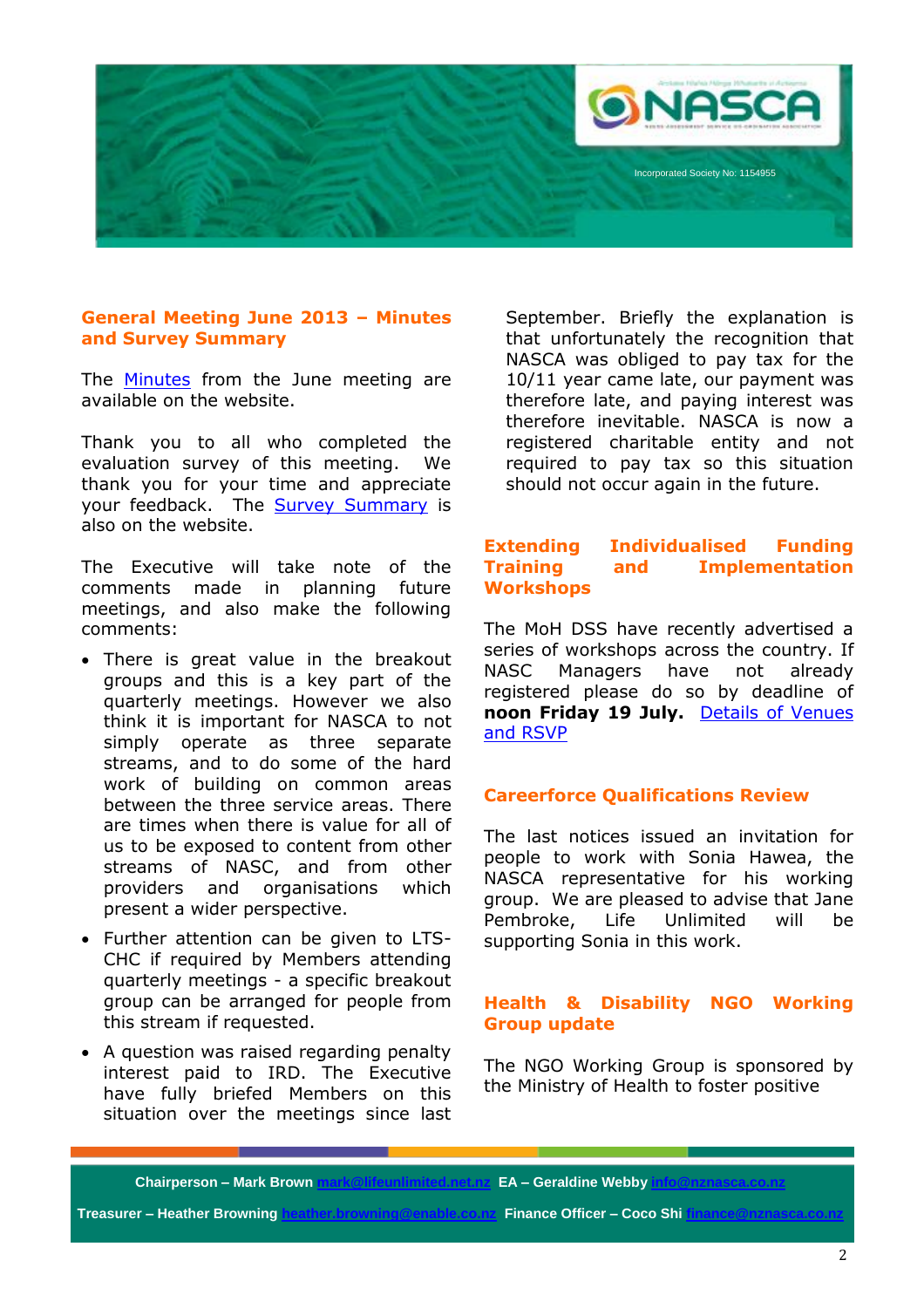

relationships with Non-Government Organisations in the wider Health and Disability sector. Mark Brown is currently one of the disability sector representatives on this Working Group. Although many NASCs are not NGOs some of the information is of general interest. [June](http://www.nznasca.co.nz/?wpdmdl=162)  [Update Report](http://www.nznasca.co.nz/?wpdmdl=162)

### **National Spinal Cord Impairment Project**

A comprehensive overview of this ACC / MOH project has now taken place and the next step is moving to the Options Development Phase of the project. The Reference Group will meet at the end of July. The [full update](http://www.nznasca.co.nz/?wpdmdl=152) is available on the website.

### **December General Meeting**

**NASCA General Meeting Thurs 5 December 2013, Christchurch Venue:** Copthorne Commodore Hotel, 449 Memorial Ave, Christchurch Airport.

### **DSS NASC 2012 Training Documents**

The documents and material presented in the Ministry of Health training in 2012 are now available on the NASCA website. [MoH NASC Training 2012](http://www.nznasca.co.nz/membership/member-reference-and-documents/younger-peoples-service-documents/) Scroll down the page to find this section – work is underway to improve the layout of material on this page.

### **Changes between DSM IV and DSM 5**

In May the MoH DSS circulated reference to a document from Positive Partnerships regarding changes to **DSM** re Autism [Spectrum Disorders.](http://www.positivepartnerships.com.au/orionfiles/upload/public/files/Fact%20Sheet%2010_DSM-5_04_07_12.pdf)

This change has implications for people previously diagnosed who may feel excluded (Aspergers), implications for funding and support organisations re inclusion and exclusion criteria, and implications for diagnostic services (embrace DSM 5 or go with the more clinically driven ICD instead.

The ASD Living Guideline Group is currently reviewing this issue and are aiming to produce a supplement to the New Zealand ASD Guideline on this topic.

**Chairperson – Mark Brown mark@lifeunlimited.net.nz EA – Geraldine Webby i** 

**Treasurer – Heather Browning heather.browning@enable.co.nz Finance Officer – Coco Shi finance**